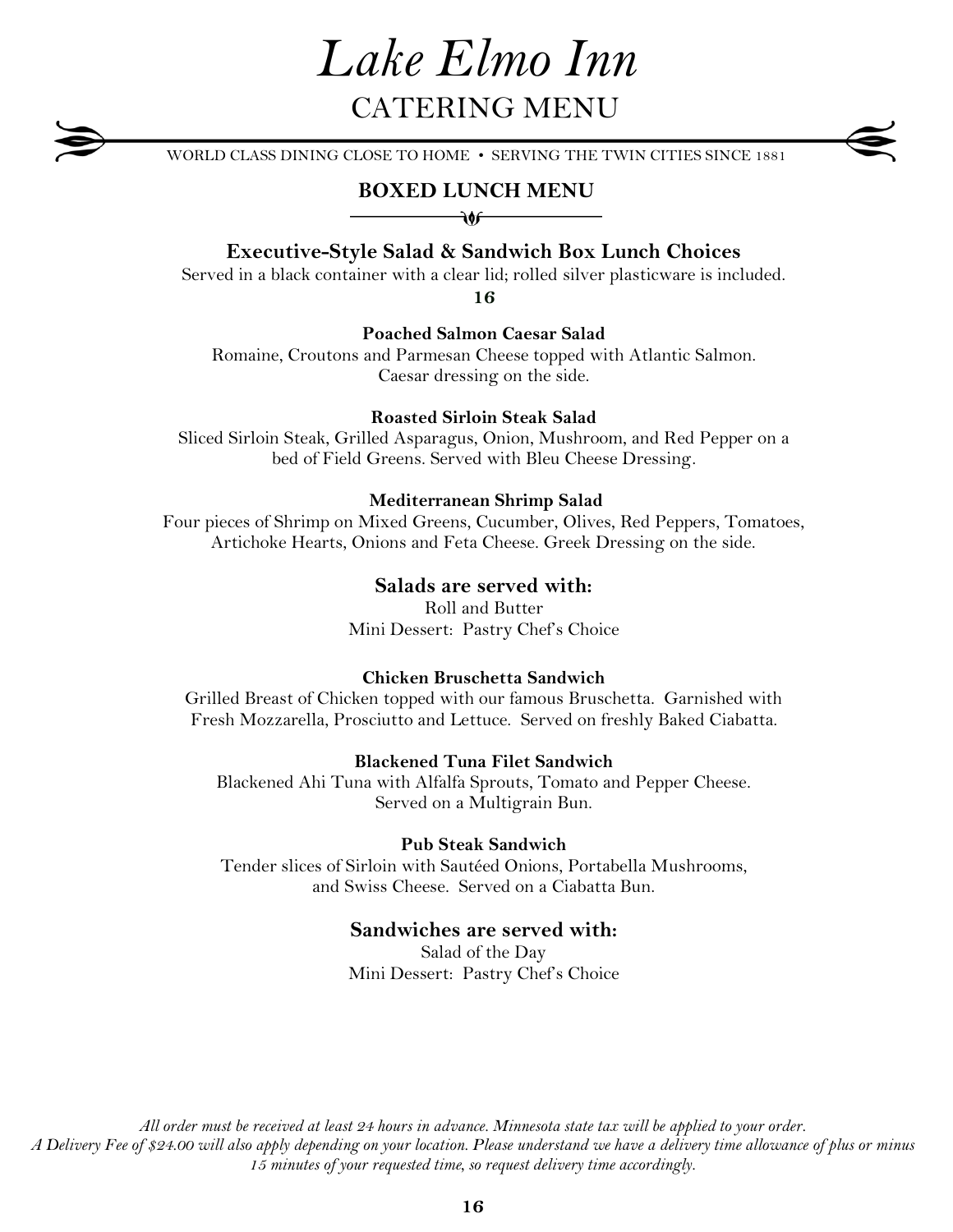# *Lake Elmo Inn* CATERING MENU

WORLD CLASS DINING CLOSE TO HOME • SERVING THE TWIN CITIES SINCE 1881

# **BOXED LUNCH MENU**

# **Corporate-Style Salad & Sandwich Box Lunch Choices**

Served in a black container with clear lid; rolled silver plasticware is included.

**13**

**Elmo Cobb Salad**

Mixed Greens, Ham, Turkey, Bacon, Egg, Avocado, Tomato, and Bleu Cheese. Choice of Ranch, French, Italian, Balsamic Dressing on the side.

#### **Strawberry Chicken Salad**

Grilled Breast of Chicken, Asparagus, Walnuts, Artichoke Hearts and Strawberries on Mixed Greens. Strawberry Poppy Seed Vinaigrette on the side.

#### **Grilled Chicken Caesar Salad**

Romaine, Croutons, Parmesan Cheese, topped with Chicken Breast and Caesar Dressing.

#### **Pecan Crusted Chicken Salad**

Mixed Greens with Oranges, Dried Cranberries, Candied Pecans, and Almonds topped with Pecan Crusted Chicken Breast and Zesty Vinaigrette.

#### **Superfood Salad**

12 superfoods. Kale, Quinoa, Edamame, Blueberries, Grapes, Cranberries, Sunflower Seeds, Walnuts, Orange Juice, Olive Oil, Garlic, and Greek yogurt. With an Orange Vinaigrette.

## **Salads are served with:**

Roll, Butter, and a Mini Dessert: Pastry Chef's Choice

#### **Roasted Sirloin Steak Sandwich**

Sliced Sirloin Steak with Lettuce and Tomato. Served on a fresh Baked Baguette. Mayo, Mustard and Horseradish on the side.

#### **Grilled Chicken Club Sandwich**

Breast of Chicken topped with Swiss Cheese, Bacon, Lettuce and Tomato. Served on a Multigrain Bun. Mayo and Mustard on the side.

#### **Smoked Ham Sandwich**

Smoked Ham, Brie, Apple with Lettuce. Served on a Fresh Baguette with Mayo or Mustard.

#### **Italian Sandwich**

Prosciutto, Turkey, Salami, Provolone, Oven Roasted Tomato, Pepperoncini, and Lettuce on Freshly Baked Ciabatta. Mayo and Mustard on the side.

### **Portabella Mushroom Sandwich**

Grilled Portabella, Sprouts, Onion and Tomato. Served in a Ciabatta. Mayo on the side.

#### **Sandwiches are served with:**

Salad of the Day, Power Slaw, or Fresh Fruit and a Mini Dessert: Pastry Chef's Choice

*All orders must be received at least 24 hours in advance. Minnesota State Tax will be applied to your order. A Delivery Fee of \$24.00 will also apply. Please understand we have a delivery time allowance of plus or minus 15 minutes of requested time, so request delivery time accordingly*